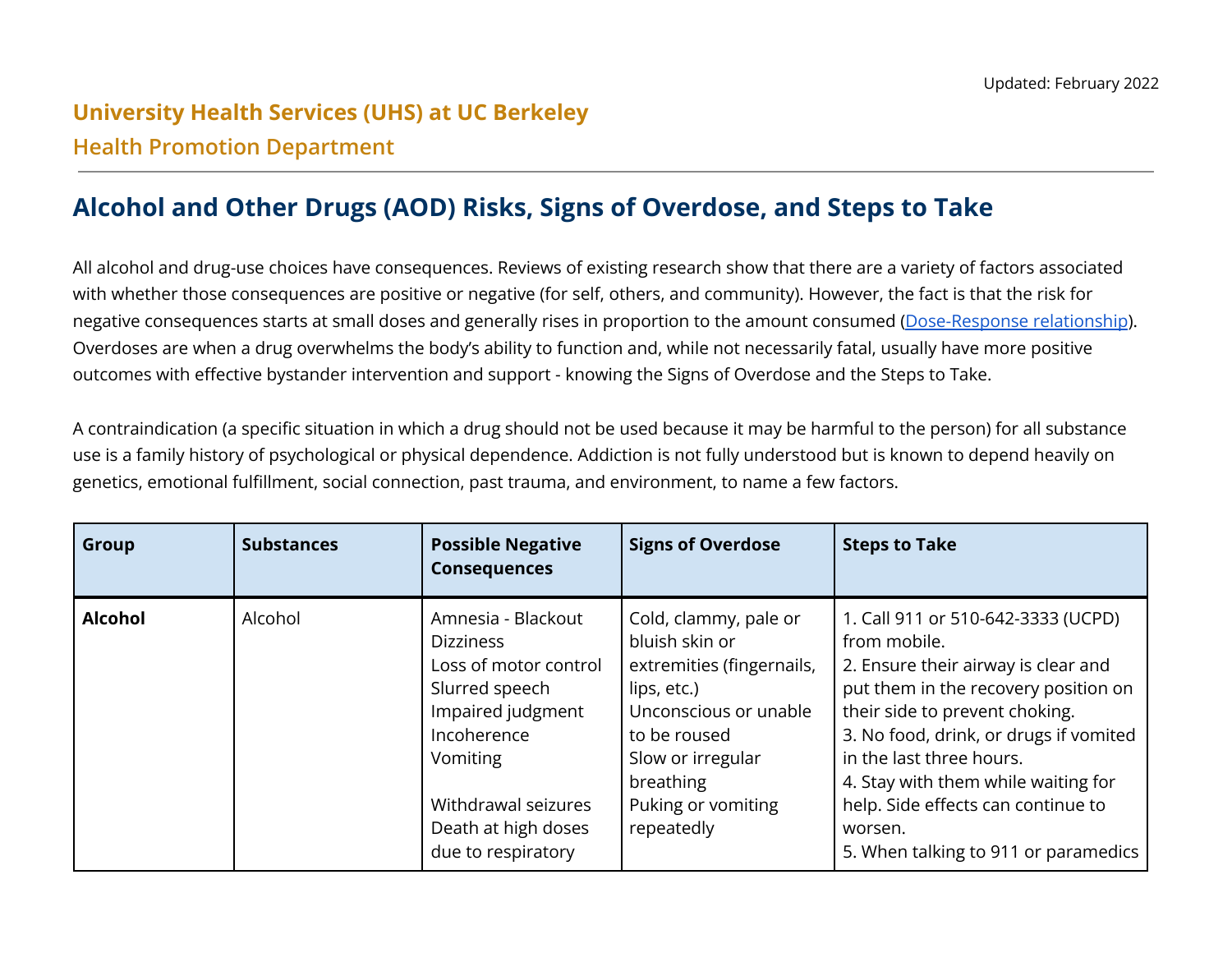|                        |                                                                                           | depression or choking<br>on vomit                                                                                                                                              | Overdose is significantly<br>more dangerous and<br>potentially fatal when<br>sedatives are combined.                                                                                                              | communicate what and how much<br>was consumed, where it came from,<br>and if they've vomited.<br>6. Ensure no interference with access<br>to the patient.                                                                 |
|------------------------|-------------------------------------------------------------------------------------------|--------------------------------------------------------------------------------------------------------------------------------------------------------------------------------|-------------------------------------------------------------------------------------------------------------------------------------------------------------------------------------------------------------------|---------------------------------------------------------------------------------------------------------------------------------------------------------------------------------------------------------------------------|
| <b>Cannabis</b>        | Cannabis                                                                                  | Anxiety<br>Dissociation<br>Loss of REM<br>(dream-phase) sleep<br>Overactive appetite<br>Paranoia<br>Poor memory<br>Long-term use can<br>lead to psychological<br>dependence.   | Lethal overdose has not<br>been known to occur,<br>but the experience can<br>be very uncomfortable<br>and cause<br>nausea/vomiting.<br>Combining with alcohol<br>increases the chances of<br>nausea and vomiting. | If vomiting while unconscious, place<br>them in the recovery position as<br>choking on vomit can be fatal.<br>However, cannabis users tend to be<br>functional enough to prevent serious<br>adverse effects on their own. |
| <b>Benzodiazepines</b> | Diazepam (Valium)<br>Alprazolam (Xanax)<br>Lorazepam (Ativan)<br>Clonazepam<br>(Klonopin) | Amnesia<br><b>Dizziness</b><br>Loss of motor control<br>Impaired judgment<br>Muscle weakness<br>Nausea<br>Slowed/stopped<br>breathing<br>Slurred speech<br>Withdrawal seizures | Unconsciousness<br>Overdose is unlikely to<br>be fatal except when<br>combined with alcohol,<br>opioids, or other<br>depressants.                                                                                 | 1. Call 911.<br>2. Try to rouse them, and keep them<br>awake and alert if possible.<br>3. Place them in the recovery<br>position to prevent any accidental<br>choking if vomiting occurs.                                 |
| <b>Psychedelics</b>    | <b>LSD</b><br>Psilocybin<br>Mescaline<br><b>DMT</b>                                       | Depersonalization<br>Intrusive or unwanted<br>thoughts/feelings<br>Triggering preexisting                                                                                      | Overdose has never<br>occurred but large<br>amounts may lead to<br>psychotic episodes or                                                                                                                          | BREATHE, RELAX, LET GO<br>1. Do your best to make them feel<br>emotionally and physically safe.                                                                                                                           |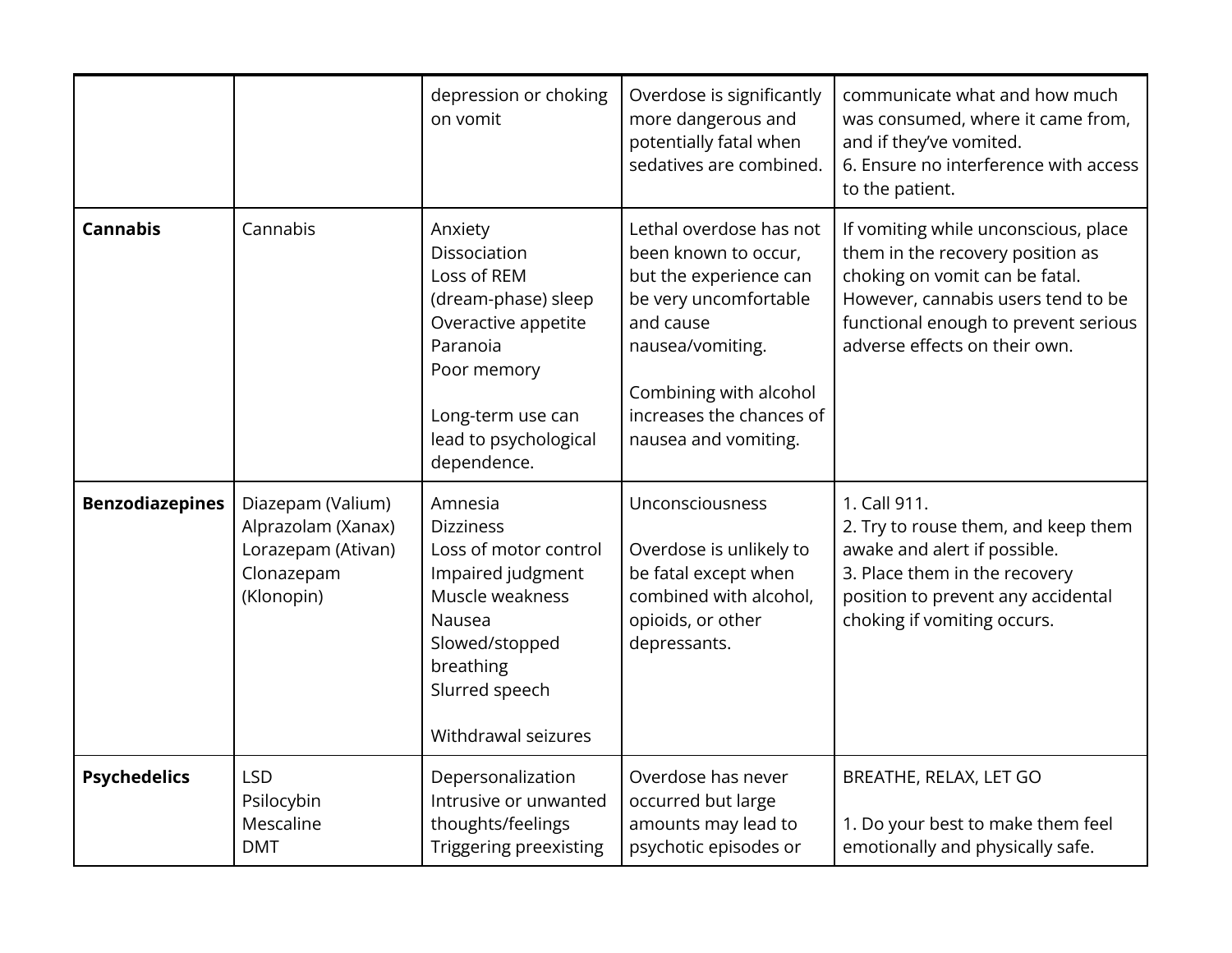|                   |                                                                                                                                             | psychosis<br>Paranoia<br>A family history of<br>schizophrenia may<br>lead to an onset of<br>psychosis.                                                                                                                                     | intense negative<br>emotions.                                                                                                   | 2. Remind them they have consumed<br>a mind-altering substance and that it<br>will end.<br>3. Try guiding them through a calm<br>breathing exercise (4 seconds in,<br>hold, out, hold, repeat) if they are<br>open.<br>4. Ensure all of their needs are met<br>(hunger, thirst, temperature, the<br>volume of surroundings,<br>comfortable environment, etc.)<br>Call 911 only as a LAST RESORT if<br>they are a danger to themself or<br>others. But if they are experiencing a<br>challenging episode, keep them safe<br>and it will pass. |
|-------------------|---------------------------------------------------------------------------------------------------------------------------------------------|--------------------------------------------------------------------------------------------------------------------------------------------------------------------------------------------------------------------------------------------|---------------------------------------------------------------------------------------------------------------------------------|----------------------------------------------------------------------------------------------------------------------------------------------------------------------------------------------------------------------------------------------------------------------------------------------------------------------------------------------------------------------------------------------------------------------------------------------------------------------------------------------------------------------------------------------|
| <b>Stimulants</b> | Amphetamine<br>(Adderall/Dexedrine)<br>Methamphetamine<br>Methylphenidate/CN<br>S Stimulant<br>(Ritalin/Concerta)<br>Cocaine<br><b>MDMA</b> | Aggressive mood (not<br>typically true for<br>MDMA)<br>Chest pain<br>Dehydration<br>Headache<br>Increased<br>heart-rate/blood<br>pressure<br>Insomnia<br>Paranoia<br>Psychosis<br>Vomiting<br>Potential suicidal<br>ideation or depressive | Hallucinations<br>High body temperature<br>Panic attacks<br>Rapid and/or irregular<br>heart rate<br>Seizures<br>Severe headache | 1. Hydrate / cool them down.<br>2. Calm them down / de-escalate the<br>situation.<br>3. Instruct them to practice slow<br>breathing exercises to calm the heart<br>and mind.<br>4. Call 911 if the above steps do not<br>calm them down.                                                                                                                                                                                                                                                                                                     |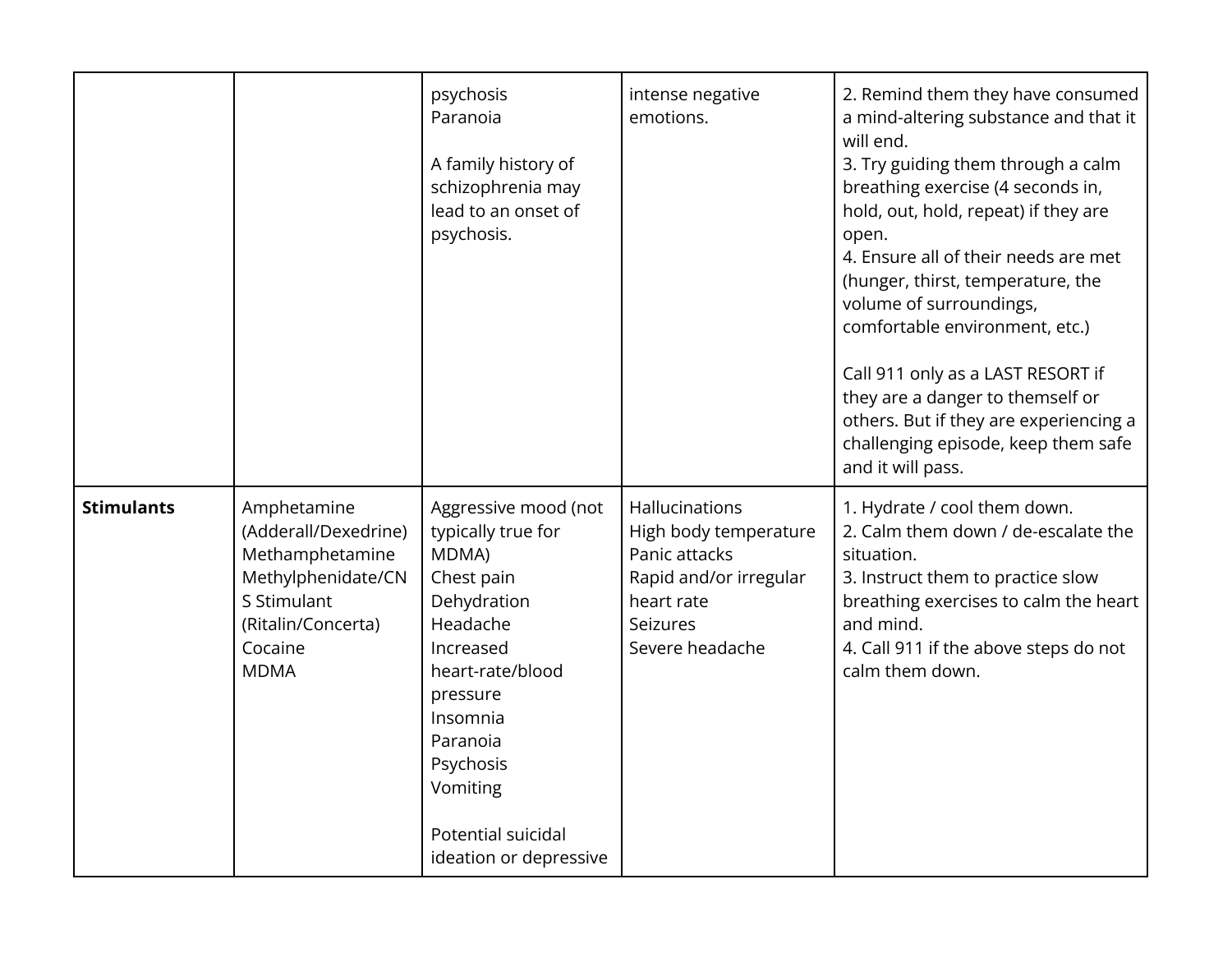|                      |                                          | states after the<br>experience<br>Death at high doses<br>due to cardiac arrest                                                                                   |                                                                                                                                                                                                                                                                                                                                                |                                                                                                                                                                                                                                                                                                                                                                   |
|----------------------|------------------------------------------|------------------------------------------------------------------------------------------------------------------------------------------------------------------|------------------------------------------------------------------------------------------------------------------------------------------------------------------------------------------------------------------------------------------------------------------------------------------------------------------------------------------------|-------------------------------------------------------------------------------------------------------------------------------------------------------------------------------------------------------------------------------------------------------------------------------------------------------------------------------------------------------------------|
| <b>Dissociatives</b> | Ketamine<br><b>Nitrous</b>               | Anesthesia<br><b>Dizziness</b><br>Loss of motor control<br>Unconsciousness<br>Long-term regular use<br>of Ketamine may lead<br>to bladder or kidney<br>problems. | Seizures<br>Unconsciousness<br>Vomiting<br>Overdose is rare unless<br>combined with other<br>substances. Combining<br>with alcohol or other<br>sedatives can lead to<br>more severe side<br>effects.                                                                                                                                           | 1. Place into the recovery position if<br>unconscious/unresponsive and at<br>risk of vomiting.<br>2. Call 911 if they are unable to<br>breathe.                                                                                                                                                                                                                   |
| <b>Sedatives</b>     | Zolpidem (Ambien)<br><b>Barbiturates</b> | Amnesia<br>Anxiety<br><b>Dizziness</b><br>Impaired judgment<br>Loss of motor control<br>Slowed/stopped<br>breathing<br>Slurred speech<br>Death at high doses     | Blue/purple extremities<br>(fingernails, lips, etc.)<br>Cold skin/low body<br>temperature<br>Seizures<br>Very slow or stopped<br>breathing<br>Very slow or stopped<br>heartbeat<br>Vomiting<br>Unconsciousness<br>Overdose is significantly<br>more dangerous and<br>potentially fatal when<br>sedatives are combined<br>with alcohol or other | 1. Call 911.<br>2. Try to place them upright. If they<br>cannot sit upright, place them in the<br>recovery position.<br>3. Ensure their airway is clear.<br>4. Give them some water to sip on if<br>they are able.<br>5. Ensure they are adequately warm.<br>6. Stay with them until help arrives<br>as side effects can worsen several<br>hours after ingestion. |